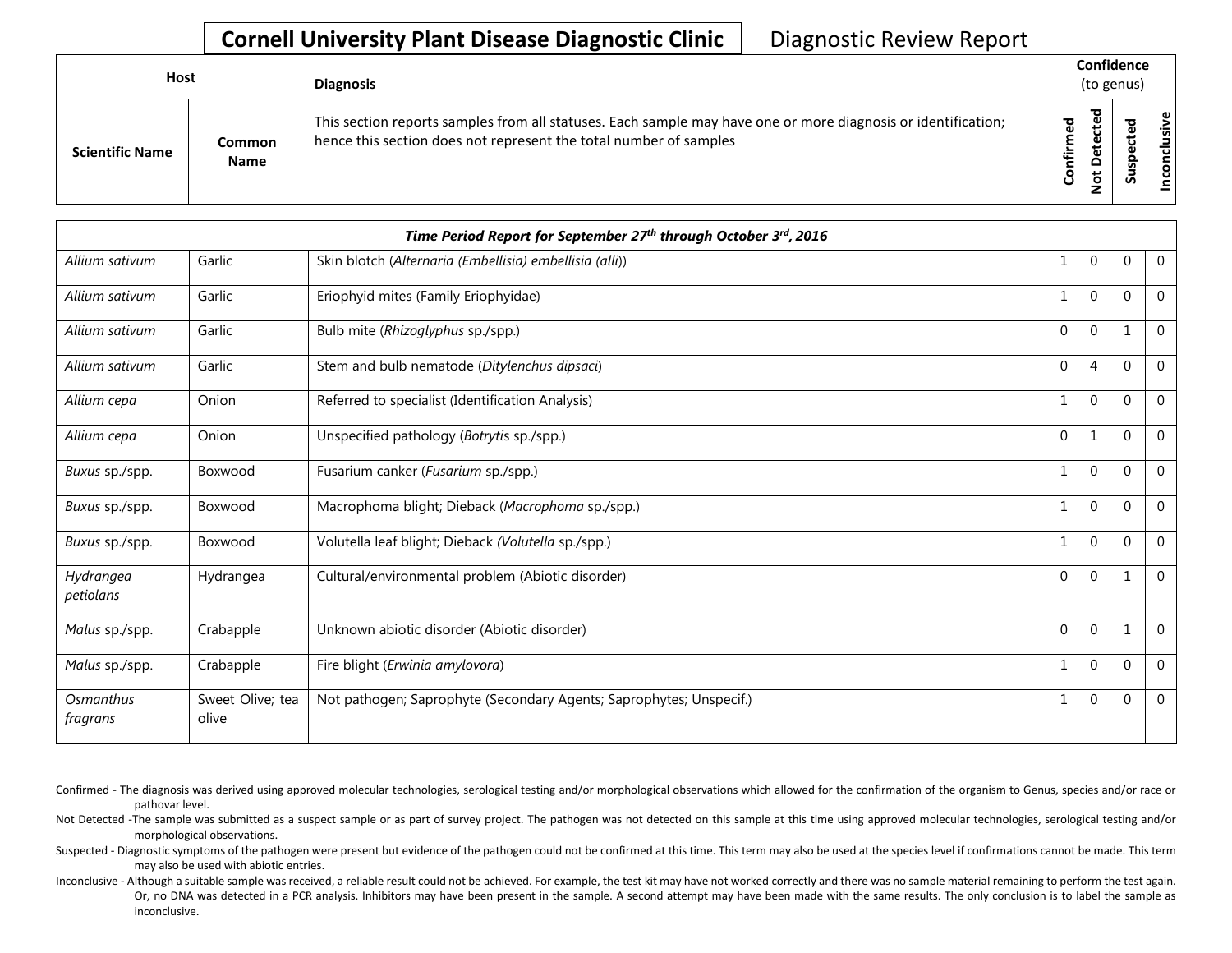## **Cornell University Plant Disease Diagnostic Clinic** | Diagnostic Review Report

| <b>Host</b>            |                       | <b>Diagnosis</b>                                                                                                                                                                   |               |                    | Confidence<br>(to genus)        |                     |
|------------------------|-----------------------|------------------------------------------------------------------------------------------------------------------------------------------------------------------------------------|---------------|--------------------|---------------------------------|---------------------|
| <b>Scientific Name</b> | Common<br><b>Name</b> | This section reports samples from all statuses. Each sample may have one or more diagnosis or identification;<br>hence this section does not represent the total number of samples | ъ<br>Confirme | ъ<br>$\Omega$<br>پ | ъ<br>Φ<br>∸<br>ω<br>௨<br>s<br>Ū | $\frac{1}{2}$<br>ی: |

| Osmanthus<br>fragrans | Sweet Olive; tea<br>olive | Root damage (Abiotic disorder)                                      | 0              | $\Omega$       | 1            | $\mathbf 0$    |
|-----------------------|---------------------------|---------------------------------------------------------------------|----------------|----------------|--------------|----------------|
| Pinus strobus         | White<br>Eastern<br>pine  | Not pathogen; Saprophyte (Secondary Agents; Saprophytes; Unspecif.) | 1              | $\Omega$       | $\Omega$     | $\Omega$       |
| Pinus strobus         | White<br>Eastern<br>pine  | Root damage (Abiotic disorder)                                      | $\mathbf{0}$   | $\overline{0}$ | $\mathbf{1}$ | $\mathbf{0}$   |
| Pinus strobus         | White<br>Eastern<br>pine  | Woolly aphids (Family Aphididae; Adelgidae)                         | $\mathbf{1}$   | $\Omega$       | $\Omega$     | $\mathbf{0}$   |
| Prunus sp./spp.       | Flowering<br>Cherry       | Wood decay fungus (Unidentified Fungus)                             | 1              | $\Omega$       | $\Omega$     | $\Omega$       |
| Quercus alba          | White Oak                 | Gall wasps (Family Cynipidae)                                       | $\Omega$       | $\Omega$       | $\mathbf{1}$ | $\Omega$       |
| Quercus alba          | White Oak                 | Oak twig canker and dieback (Botryosphaeria quercuum)               | 1              | $\Omega$       | $\Omega$     | $\Omega$       |
| Rhus aromatica        | Fragrant Sumac            | Dieback; Canker; Twig blight (Botryosphaeria sp./spp.)              | $\mathbf{1}$   | $\Omega$       | $\mathbf{0}$ | $\mathbf 0$    |
| Rhus aromatica        | Fragrant Sumac            | Unknown abiotic disorder (Abiotic disorder)                         | $\mathbf{0}$   | $\Omega$       | 1            | $\mathbf{0}$   |
| Rosa sp./spp.         | Rose                      | Growth regulator effect (Abiotic disorder)                          | $\mathbf{0}$   | $\overline{0}$ | 1            | $\mathbf{0}$   |
| Rosa sp./spp.         | Rose                      | Referred to specialist (Identification Analysis)                    | $\overline{2}$ | $\Omega$       | $\mathbf{0}$ | $\mathbf{0}$   |
| Rubus sp./spp.        | Raspberry                 | Cultural/environmental problem (Abiotic disorder)                   | $\mathbf{0}$   | $\mathbf{0}$   | $\mathbf{1}$ | $\mathbf{0}$   |
| Rubus sp./spp.        | Raspberry                 | Root damage (Abiotic disorder)                                      | $\mathbf{0}$   | $\mathbf 0$    | 1            | $\overline{0}$ |

Confirmed - The diagnosis was derived using approved molecular technologies, serological testing and/or morphological observations which allowed for the confirmation of the organism to Genus, species and/or race or pathovar level.

Not Detected -The sample was submitted as a suspect sample or as part of survey project. The pathogen was not detected on this sample at this time using approved molecular technologies, serological testing and/or morphological observations.

Suspected - Diagnostic symptoms of the pathogen were present but evidence of the pathogen could not be confirmed at this time. This term may also be used at the species level if confirmations cannot be made. This term may also be used with abiotic entries.

Inconclusive - Although a suitable sample was received, a reliable result could not be achieved. For example, the test kit may have not worked correctly and there was no sample material remaining to perform the test again. Or, no DNA was detected in a PCR analysis. Inhibitors may have been present in the sample. A second attempt may have been made with the same results. The only conclusion is to label the sample as inconclusive.